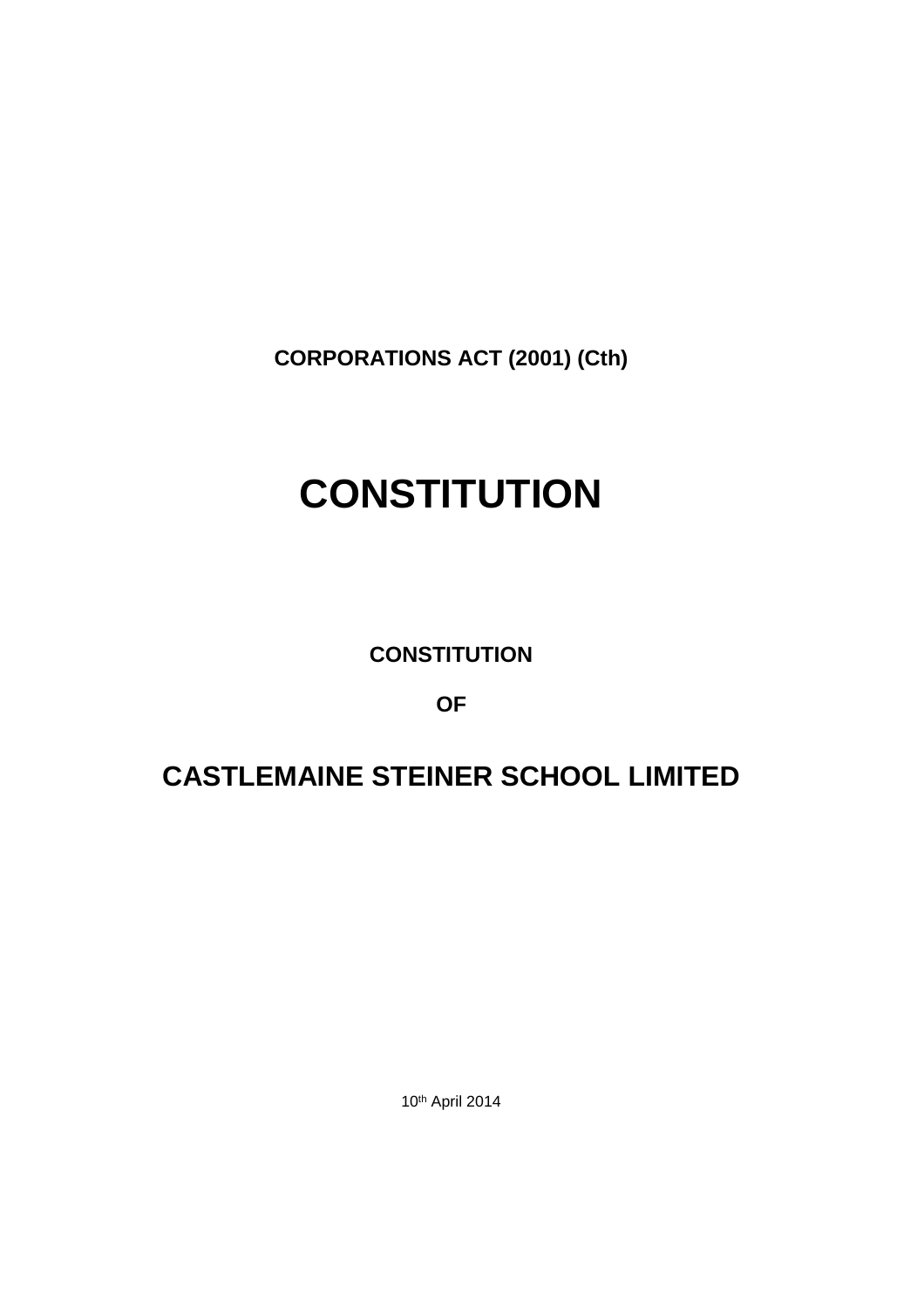# **CONSTITUTION OF CASTLEMAINE STEINER SCHOOL LIMITED**

- 1. The name of the Company is CASTLEMAINE STEINER SCHOOL LIMITED.
- 2. The purposes for which the Company is established are as follows:

To establish and maintain in Castlemaine and elsewhere in Victoria educational facilities and programmes for pre-school and school-age children in accordance with the Vision and Mission of the school within the spirit of Anthroposophy and the principles and methods of Dr Rudolf Steiner.

- 3. In addition, the Company shall have all the powers and the responsibilities as set out in the Corporations Act 2001 and the Australian Charities and Not-for-profits Commission Act 2012, provided only that the Company may not:
	- (a) Contravene the purposes set out in Section 2 of this Constitution;
	- (b) Contravene the provisions of Section 4 of this Constitution;
- 4. The income and property of the Company shall be applied solely towards the purposes of the Company as set out in Section 2 of this Constitution. No portion of the income and property of the company shall be paid or transferred directly or indirectly by way of dividend, bonus or profit to the members of the company, however:
	- (a) Nothing herein shall prevent the payment in good faith of reasonable and proper remuneration to any officer, employee or member of the Company in return for any services actually rendered to the Company.
	- (b) Nothing herein shall prevent the payment of interest at a rate not exceeding the rate for the time being fixed for the purposes of this clause by the Constitution for money borrowed from any member of the Company or reasonable and proper rent for premises let by any member to the Company. Refer to Clause 63.
	- (c) Nothing herein will prevent the payment of reasonable out-of-pocket expenses incurred while undertaking the proper business of the Company to an officer or member of the Company.
	- (d) Any payment in good faith or reasonable and proper remuneration to any member of the board of management or governing body shall be shown identifiably as such in the annual audited accounts of the Company.
- 5. The liability of the members of the Company is limited.
- 6. Every member of the Company undertakes to contribute to the property of the Company in the event of the same being wound up during the time that he or she is a member, or within one year after he or she ceases to be a member, for payment of the debts and liabilities of the Company contracted before he or she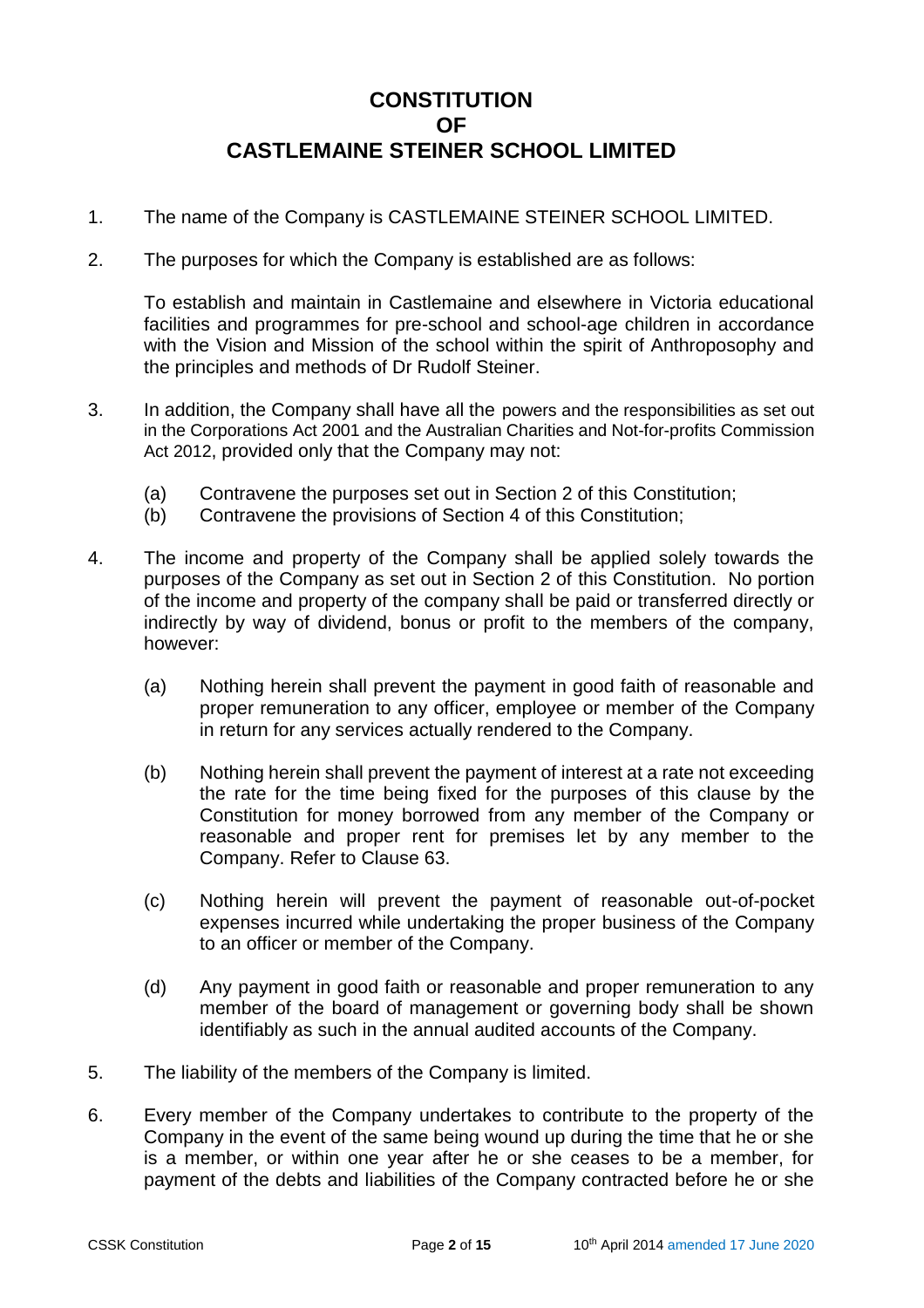ceased to be a member, and of the costs, charges and expenses of winding up and adjustment of the rights of the contributories amongst themselves, such amount as may be required not exceeding Twenty Dollars (\$20.00).

- 7. If upon the winding up or dissolution of the Company there remains after satisfaction of all its debts and liabilities any property or assets whatsoever, the same shall not be paid to or distributed amongst the members of the Company but shall be given or transferred to any one or more other institutions in the State of Victoria having purposes substantially similar to that of the Company and if effect cannot be given to the aforesaid provision, then to some charitable purpose.
- 7.1 If the Company is wound up or if the endorsement of the Company as a deductible gift recipient for the operation of a fund is revoked, any surplus assets of the gift fund remaining after the payment of liabilities attributable to it, shall be transferred to a fund, authority or institution to which tax-deductible gifts can be made.
- 8. Upon the winding up or dissolution of the Company any employee of the company who is a Director of the company at that time shall be treated as an employee with respect to payment of any correctly calculated preserved employment entitlements which have accrued to him or her as a result of such employment in the Company.
- 9. True accounts shall be kept of the sums of money received and expended by the Company and the matter in respect of which such receipt of expenditure takes place and of the property, credits and liabilities of the Company; and subject to any reasonable restrictions as to the time and manner of inspecting the same that may be imposed in accordance with the regulations of the Company for the time being in force, shall be open to the inspection of its members.
- 10. Once at least in every year the accounts of the Company shall be examined and the correctness of the balance sheets ascertained by a properly qualified independent auditor.
- 11. The paragraphs of this Constitution of the Company may only be altered by a 75% majority vote of members present (either in person or by proxy or by postal vote) at a properly constituted meeting voting in favour of a properly notified Special Resolution.

#### 12. Appointment of a Proxy

Any Member may appoint a proxy, who also must be a Member, to act on his or her behalf at any meeting which the appointing Member may be entitled to attend and to exercise all rights and to discharge all duties which that Member may have. The said appointment must be in writing signed by the appointing Member with their name and address and the Appointed Member's name together with the meeting or meetings where the appointed Member they may cast a vote on behalf of the appointing Member.

#### 13. Postal Vote

A Postal Vote shall be in written form and approved by the Board as to its content, use, method of distribution and its time of acceptance.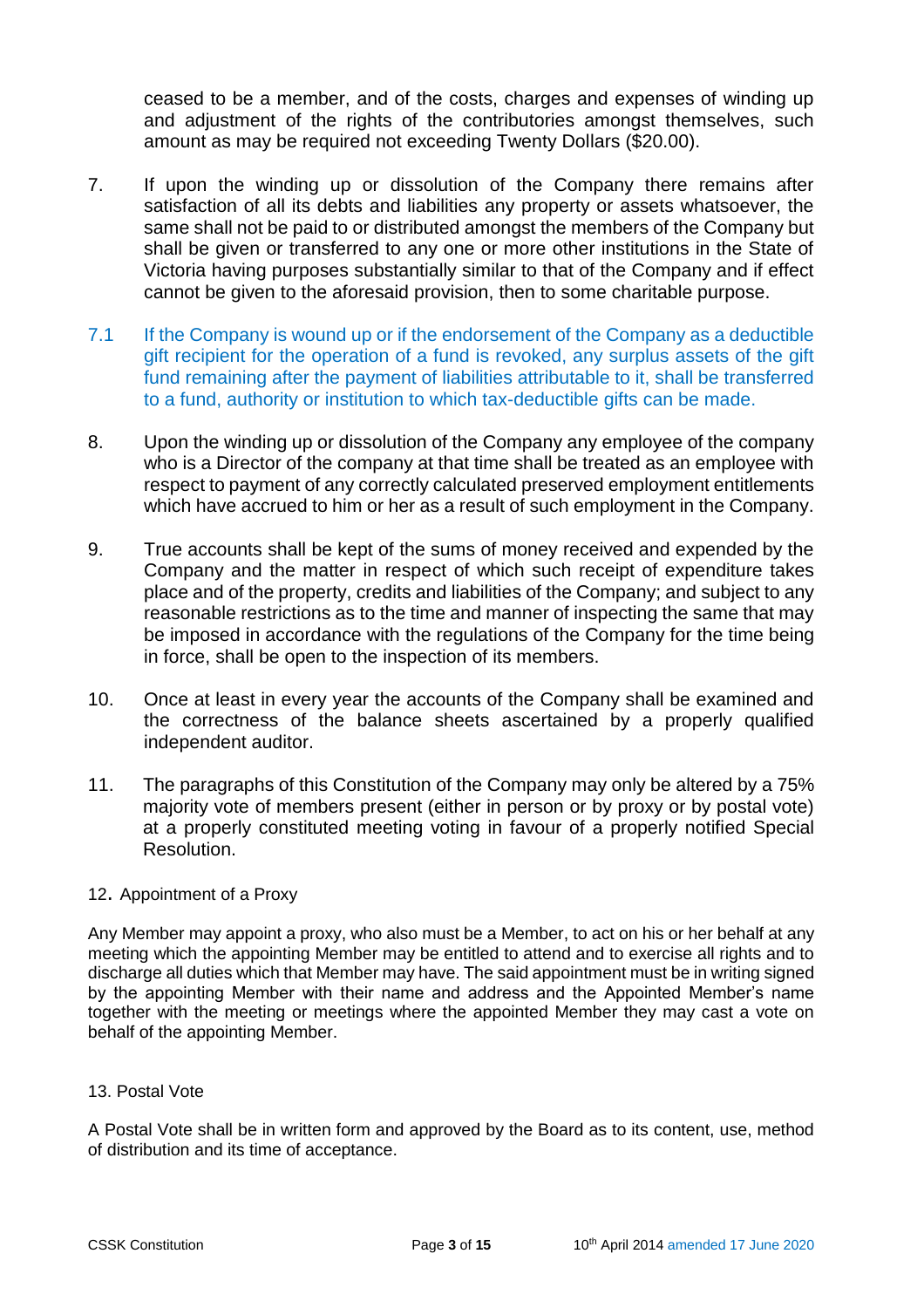#### **CORPORATIONS ACT (2001) COMPANY LIMITED BY GUARANTEE WITHOUT A SHARE CAPITAL**

# **CONSTITUTION OF CASTLEMAINE STEINER SCHOOL LIMITED**

#### **PRELIMINARY**

- 1. In these Articles the following interpretations shall apply:
	- (a) "The Company" means the Company incorporated under the name of CASTLEMAINE STEINER SCHOOL LIMITED.
	- (b) "The School" means the CASTLEMAINE STEINER SCHOOL LIMITED.
	- (c) "Member" means a member of the Company.
	- (d) "Subscriber" means an inaugural member of the Company who is signatory to the Constitution.
	- (e) "The Board" means the Board of Directors of the Company.
	- (f) "The Directors" means the Board of Directors of the Company.
	- (g) "The Secretary" means the person for the time being occupying the position of Company Secretary or appointed by the Board to act temporarily as the Company Secretary.
	- (h) "Parent" unless the context otherwise indicates means a parent of one or more children enrolled in the school and includes in this meaning a legal guardian of such child or children.
	- (i) "Staff Member" means a teaching or non-teaching full-time or part-time ongoing employee of the school.
	- (j) "School Management" means the executive management positions employed by the school responsible for the educational and business management arms of the school, by whatever title these positions are given over time.
	- (k) "The Act" means the Corporations Act (2001) (Cth) or any amendment or re-enactment thereof.
	- (l) "ACNC" means the Australian Charities and Not-for-Profits Commission.
	- (m) The Company is established for the purposes set out in the Constitution.
	- (n) Words importing the masculine gender include the feminine gender and words importing the singular number include the plural, and vice versa.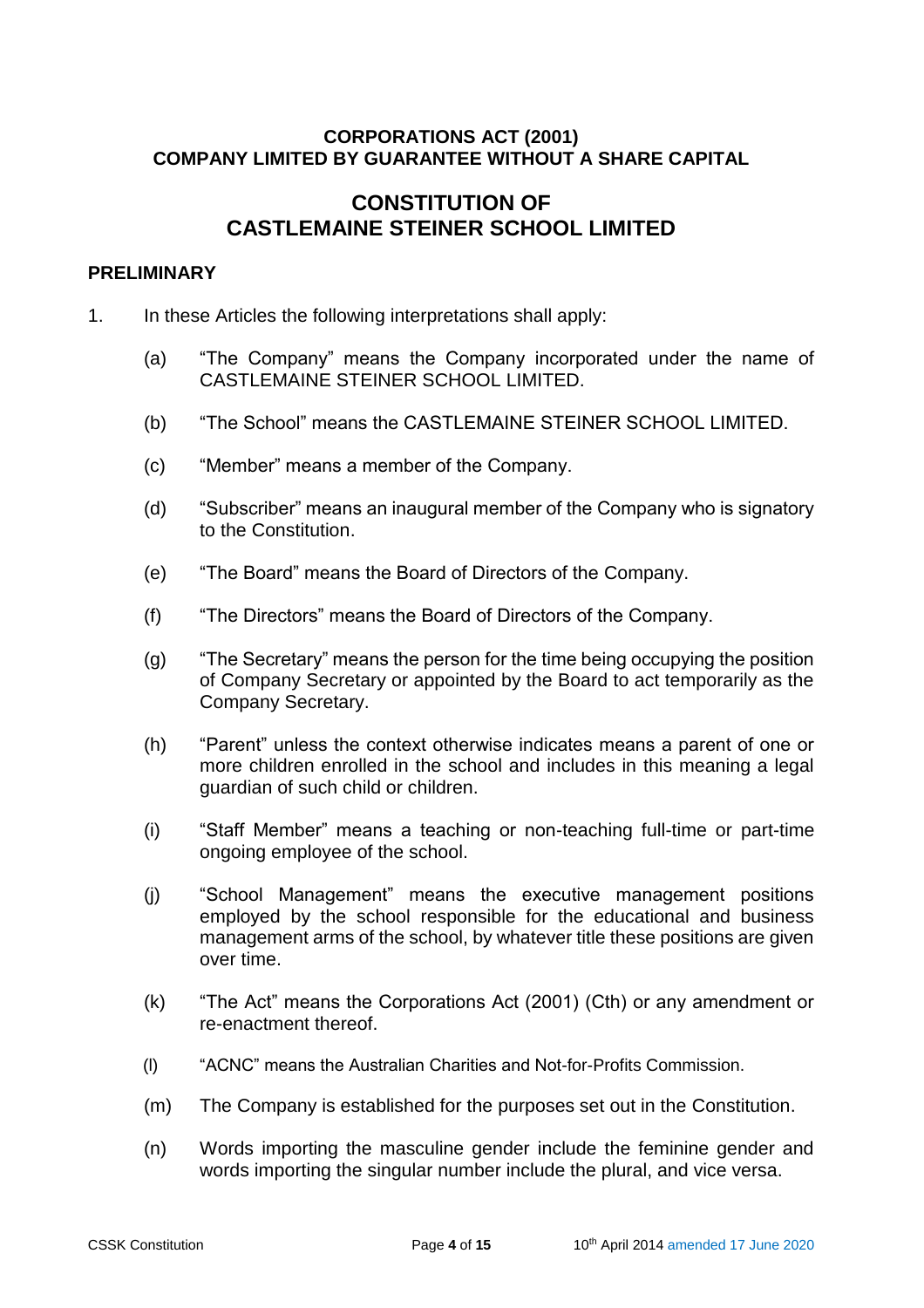## **CONFLICT OF INTEREST**

- 2 A conflict of interest arises when a Board member's personal interests, or those of a person with whom he or she has a close personal relationship, conflict with his or her primary obligation to act in the best interests of the school.
	- 2.1 A close personal relationship shall be defined as family relationships (siblings, parent, child, spouse including de facto spouse, partner, relations by marriage, grandchild and grandparent and emotional relationships including close friendship)
- 3. A conflict of interest may be personal or financial.
	- 3.1 A financial interest includes any right, claim, title or legal share in something having a monetary or equivalent value. Examples of financial interest include but are not limited to the right to receive remuneration, such as salary, consulting fees, allowances, discounts and the like
	- 3.2 A personal interest includes interests that can bring benefit or disadvantage to the Board member or to others whom that person may wish to benefit or disadvantage. Personal interests include financial interests and interests arising from close personal relationships or involvement in cultural, sporting, religious or social activities. They also include interests that may lead to a tendency or predisposition to favour or to be prejudiced against a person or an organisation.
- 4. A conflict of interest may be actual, perceived or potential.
	- 4.1 A perceived conflict of interest exists where it could appear to a reasonable person that the Board member's personal interests could improperly influence the performance of his or her duties whether or not this is in fact the case.
	- 4.2 A potential conflict of interest arises where a Board member has personal interests that could conflict with his or her official duties in the future.

#### **MEMBERSHIP**

- 5 The number of members with which the Company proposes to be registered is eleven (11) but the Board of Directors may from time to time register an increase in members up to a maximum of 600.
- 6. Those eligible for membership of the Company shall be:
	- 6.1 Parents of pupils currently enrolled at the School
	- 6.2 Teaching and non-teaching staff members
	- 6.3 Board members and board members elect;
	- 6.4 Such other persons as the Board shall deem fit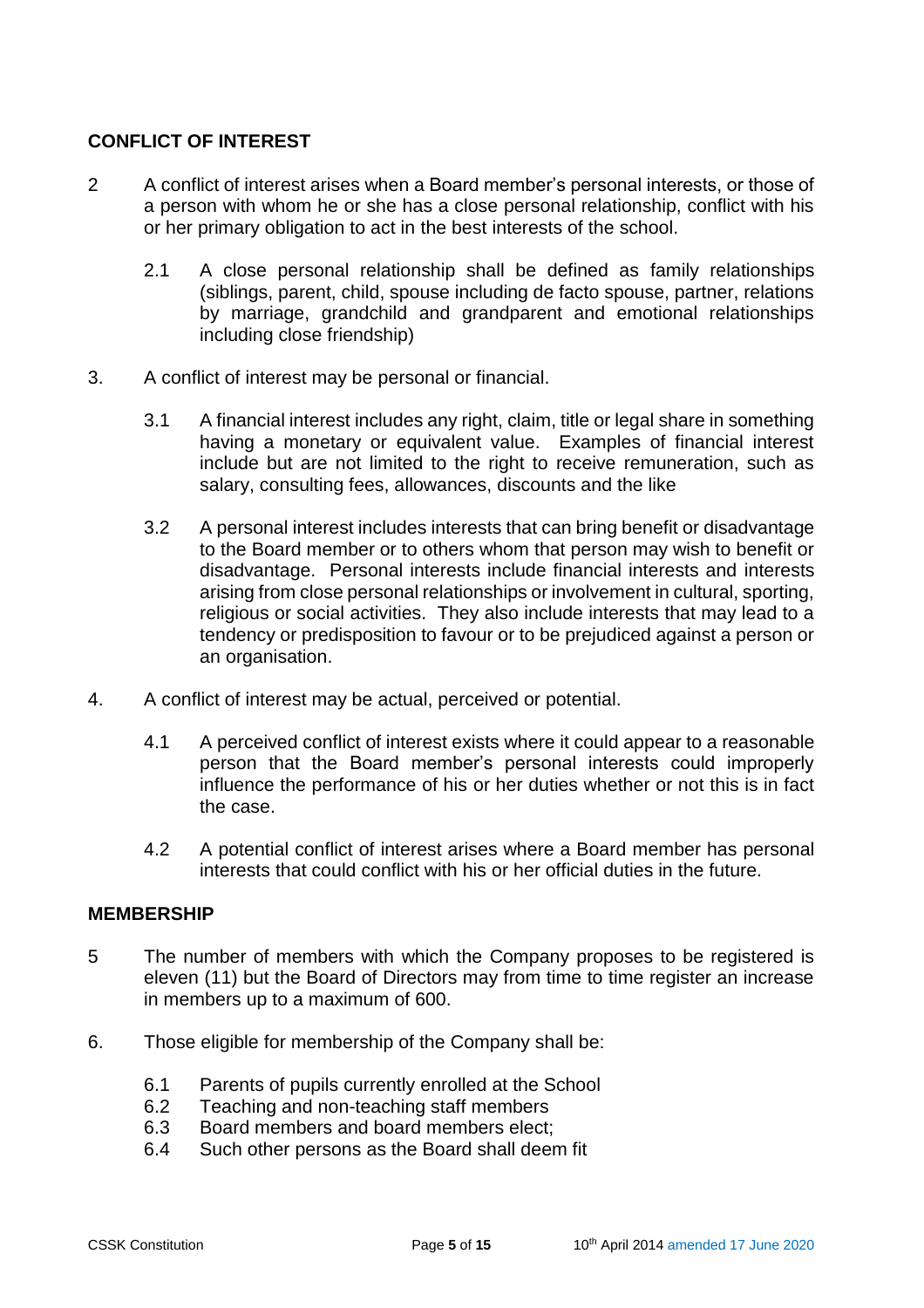#### **ADMISSION OF MEMBERS**

- 7. Persons referred to in Article 6 shall apply for membership of the Company by completing a signed Membership Application Form and submitting this to the Secretary for consideration by the Board, which shall determine admission or rejection of the applicant at the next Board meeting.
- 8. Where a person referred to in Article 6 submits a signed Membership Application Form they are agreeing to be bound by the Constitution and these Articles and are committing to support the purpose of the Company as defined in the Constitution.
- 9. The Board shall have full discretion as to the admission to membership of the Company of any person referred to in Article 6.4. In no case shall the Board be required to give any reason for the rejection of any applicant. The Board of Directors may set a nominal membership fee at its discretion.
- 10. Where an applicant has been accepted for membership, the Secretary shall forthwith send to the applicant written notice of acceptance.
- 11. The Company in an Annual General Meeting may bestow Life Membership on a person who by their long-standing support and effort has made a significant contribution to the School
- 12. The Secretary shall maintain an up-to-date register of all persons admitted as members of the Company.

#### **CESSATION OF MEMBERSHIP**

- 13. A person shall cease to be a member on his or her withdrawal to be signified in writing to the Secretary of the Company.
- 14. A person shall cease to be a member on his or her death.
- 15. If a member owes money to the Company for a period of three calendar months after it becomes due, without an accepted and paid up Fee Instalment Agreement, then the member may, after notice of the default having been sent to him or her by the Secretary, be debarred by resolution of the Board from all privileges of membership, provided that the Board may reinstate the member on payment of all arrears if the Board sees fit to do so.
- 16. If a Staff Member resigns or is dismissed from his or her position at the School, or if every child of a Parent ceases to be a pupil at the School, then the name of each such Staff Member or Parent as the case may be shall thereupon be removed from the Register of the members and he or she shall be deemed to be no longer a member of the Company, but he or she shall be free to re-apply for membership of the Company subject to the provisions of Articles 5 to 6 inclusive.
- 17. If any member shall wilfully refuse or neglect to comply with the provisions of the Constitution of the Company or shall be guilty of any conduct which in the opinion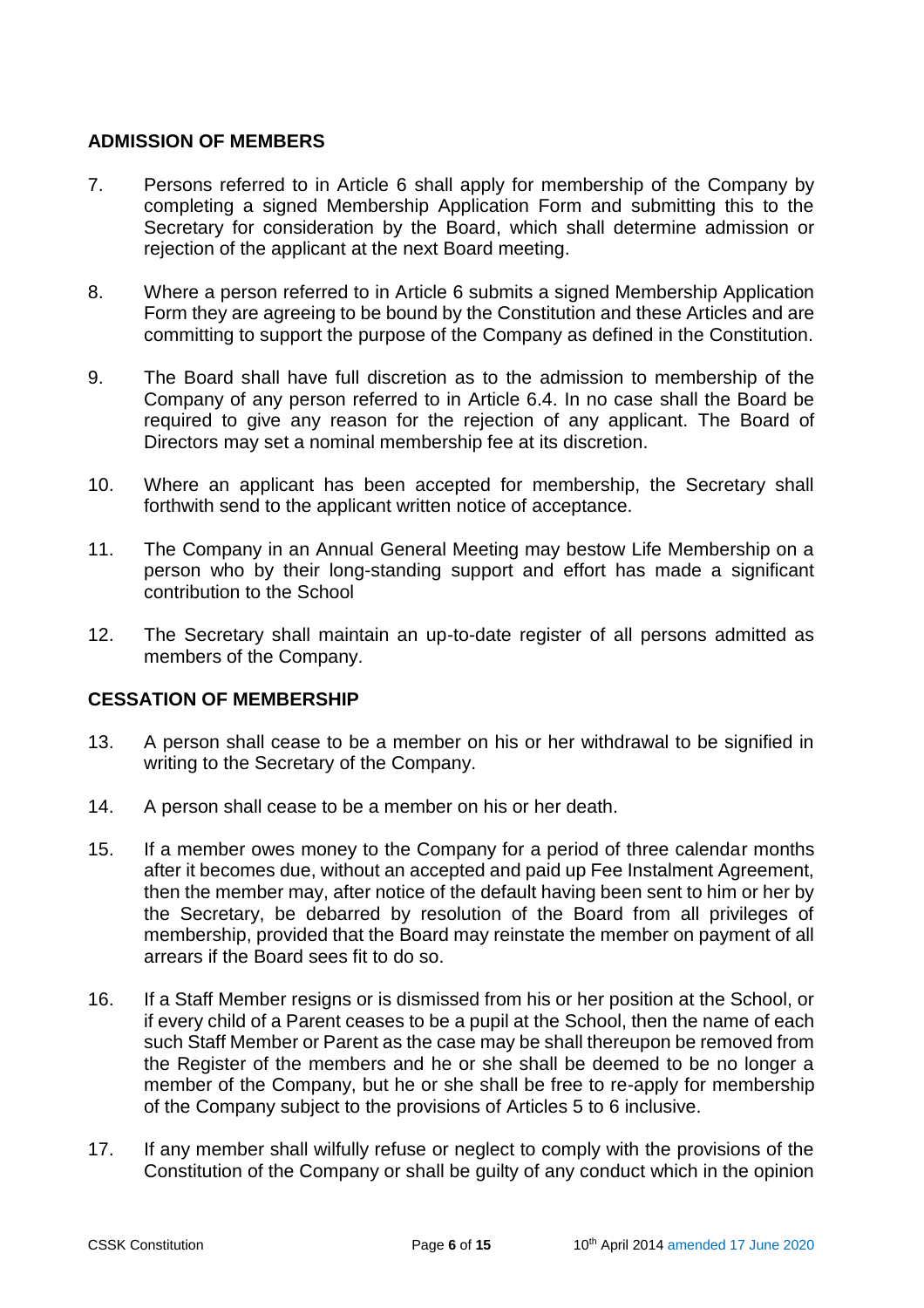of the Board is unbecoming of a member or prejudicial to the interests of the Company or brings the School into disrepute, the Board shall have power by resolution to censure or expel the member from the Company.

Provided that at least one week before the meeting of the Board at which such a resolution is passed, the member shall have had notice of such meeting and of what is alleged against her or him and of the intended resolution and that he or she shall, at such meeting and before passing of such a resolution, have had an opportunity of giving, orally and in writing, any explanation he or she may think fit, whereupon the Board will consider the matter and advise the member of the outcome in writing.

18. If any member is not active in exercising their privileges or obligations as member and, having failed to respond to correspondence from the Board, the Board shall have the power to revoke the membership of that person.

#### **RIGHTS OF MEMBERS**

19. All members shall be entitled to all such information and advice with regard to the purpose of the Company as the Company and any of its officers may be able to supply.

#### **MEETINGS OF THE COMPANY**

- 20. An Annual General Meeting of the Company shall be held in accordance with the provisions of the Corporations Act (2001) once in every calendar year. All other meetings of the Company shall be called General Meetings.
- 21. The Directors may convene a General Meeting or can do so upon the request of members in accordance with Section 249(C) of the Corporations Act (2001) having in all cases regard to the provisions of the Act in respect of providing twenty one (21) days notice of meeting date, time, place and objects.
- 22. If any such request for a General Meeting made by members to the Directors is not acted on by the Directors within one month of the request, other members of the Company amounting to the required number set out at Item 25 below may themselves convene the meeting.
- 23. The accidental omission to give notice of the meeting to any member, or the nonreceipt of notice of meeting by any member, shall not invalidate the proceedings at any meeting.
- 24. All business shall be deemed special that is transacted at a General Meeting and also all that transacted at the Annual General Meeting with the exception of the consideration of accounts and balance sheet, the report of the Auditors and the election and the fixing of remuneration of the Auditors.
- 25. No business shall be transacted at any general meeting unless a quorum of members is present at the time when the meeting proceeds to business. Unless otherwise determined by the Board, for the purposes of General Meetings of the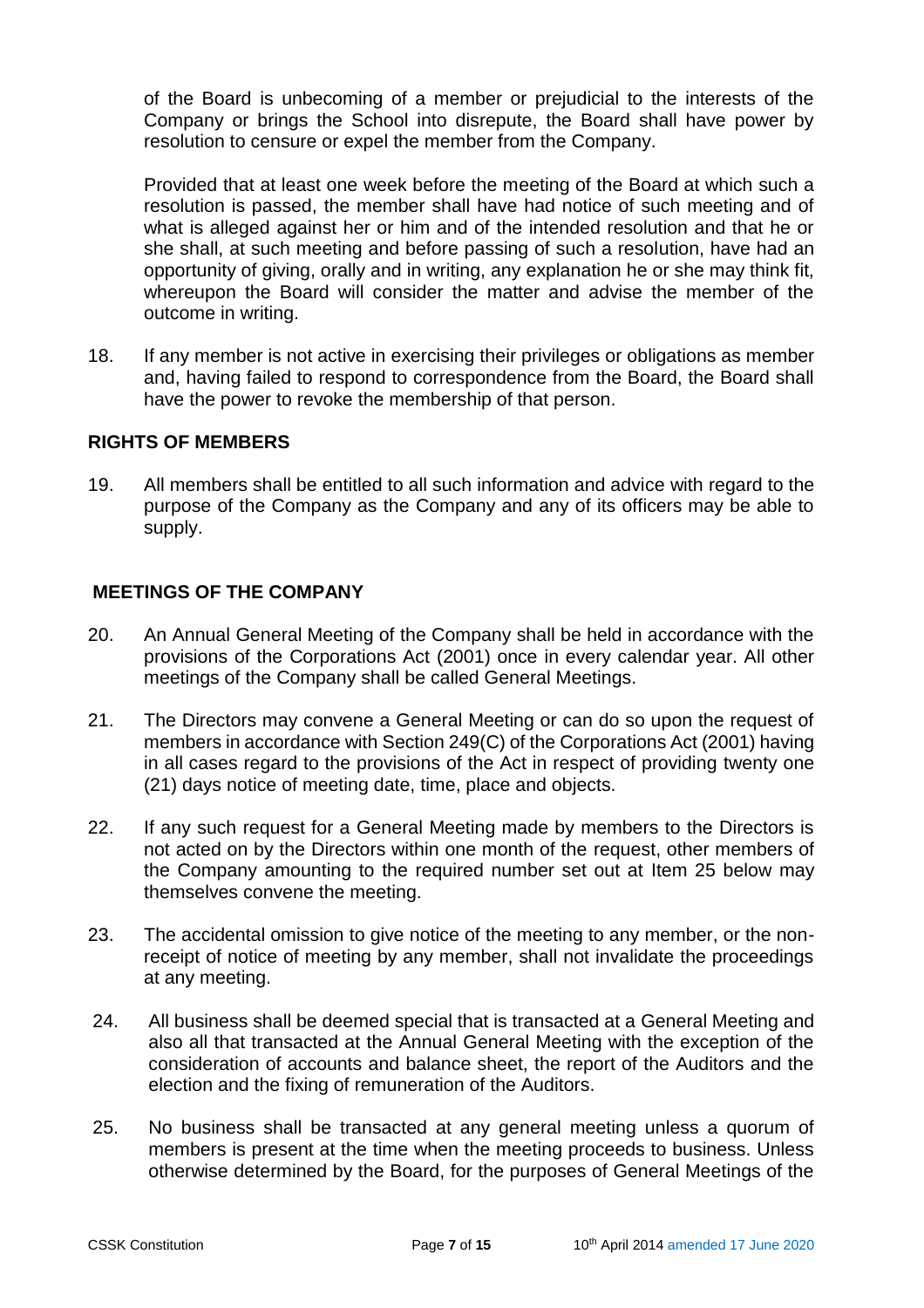Company, twenty (20) members of the Company personally present shall be a quorum. For the purposes of this Article, "member" includes a person attending as a proxy.

- 26. If within fifteen (15) minutes from the time appointed for the meeting a quorum is not present, the meeting if convened upon the request of members shall be dissolved; and if convened by the Directors it shall stand adjourned to a date, time and place to be determined by those present.
- 27. The Chairperson of the Board shall preside as Chairperson at every General Meeting of the Company or in his or her absence the Deputy Chairperson of the Board may act as Chairperson. If the Deputy Chairperson is not present the members present may choose someone of their number to act as Chairperson.
- 28. The Chairperson may with the consent of any meeting at which a quorum is present (and shall if so directed by the meeting) adjourn the meeting from time to time and from place to place but no business shall be transacted at any adjourned meeting other than the business left unfinished at the meeting from which the adjournment took place.
- 29. If any General Meeting shall be adjourned for more than fourteen (14) days, notice of such adjournment shall be given to the members in the same manner as in the case of an original meeting. Except for this aforementioned circumstance, it shall not be necessary to give any notice of adjournment.
- 30. At any General Meeting a resolution put to the vote of the meeting shall be decided on a show of hands unless, before or on the declaration of the result of the show of hands, a poll is demanded by the Chairperson or by at least three (3) members present, and unless a poll is so demanded a declaration by the Chairperson as to the outcome of the vote and an entry to that effect on the minutes of the proceedings shall be conclusive evidence of the fact without necessity to record proof of the number of the votes recorded in favour or against that resolution.
	- (a) If a poll is demanded it shall be taken as the Chairperson directs and the result of such poll shall be deemed to be the resolution of the Company in general meeting.
	- (b) In the case of an equality of votes whether on a show of hands or on a poll the Chairperson of the meeting shall be entitled to a second or casting vote.
	- (c) A poll demanded on the election of a Chairperson or on a question of adjournment shall be taken forthwith. A poll on any other question shall be taken at such time as the Chairperson directs.
	- (d) On a show of hands and on a poll every member present shall have one vote.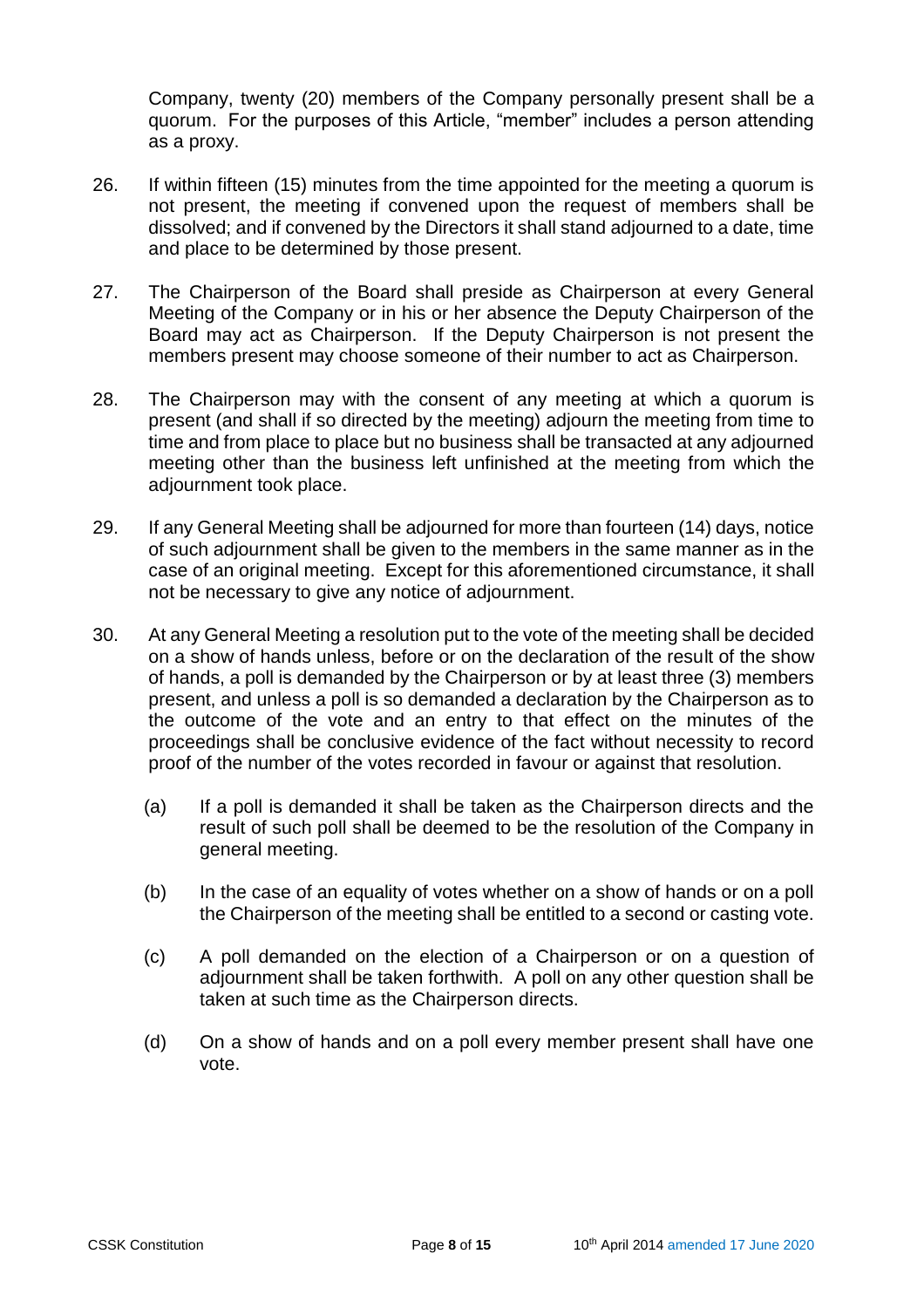## **NOTICES**

- 31. Any notice may be served by the Company upon any member either personally or by sending by post or email to the member at his or her address as entered in the register of Company members.
- 32. Any notice served by post shall be deemed to have been served at the expiration of forty-eight (48) hours after the envelope containing same is posted.
- 33. Any notice or other document required to be served upon the Company may be served or delivered to the Secretary at the Company's registered address.

## **BOARD OF DIRECTORS**

- 34. The business of the Company shall be directed by a Board of Directors, who shall have responsibility to plan, direct and achieve the Company's purposes as set out in Constitution.
- 35. The Directors on the Board shall number between five (5) and nine (9), comprising both nominated and elected Directors:
	- 35.1 Nominated Directors
	- (a) Two members nominated by the College of Teachers on the basis of required expertise and cultural fit but not necessarily being teachers;
	- (b) 3-5 persons nominated by the Board of Directors on the basis of required expertise and cultural fit from the wider community, as follows:
		- (i) none may be employees of the school;
		- (ii) at least 2 out of 3 or 4, or 3 out of 5 such persons, shall be independent community members and not parents of current students enrolled at the school;;
	- 35.2 Elected Directors

Two company members not being employees of the school, nominated by company members in accordance with Article 44, below, and elected at an appropriately constituted Annual General Meeting.

- 36. The Principal of the School shall be an ex-officio, executive member without voting rights.
- 37. All Directors must be members of the Company
- 38. Directors shall receive no remuneration for their services other than as specified in Section 4 of the Constitution.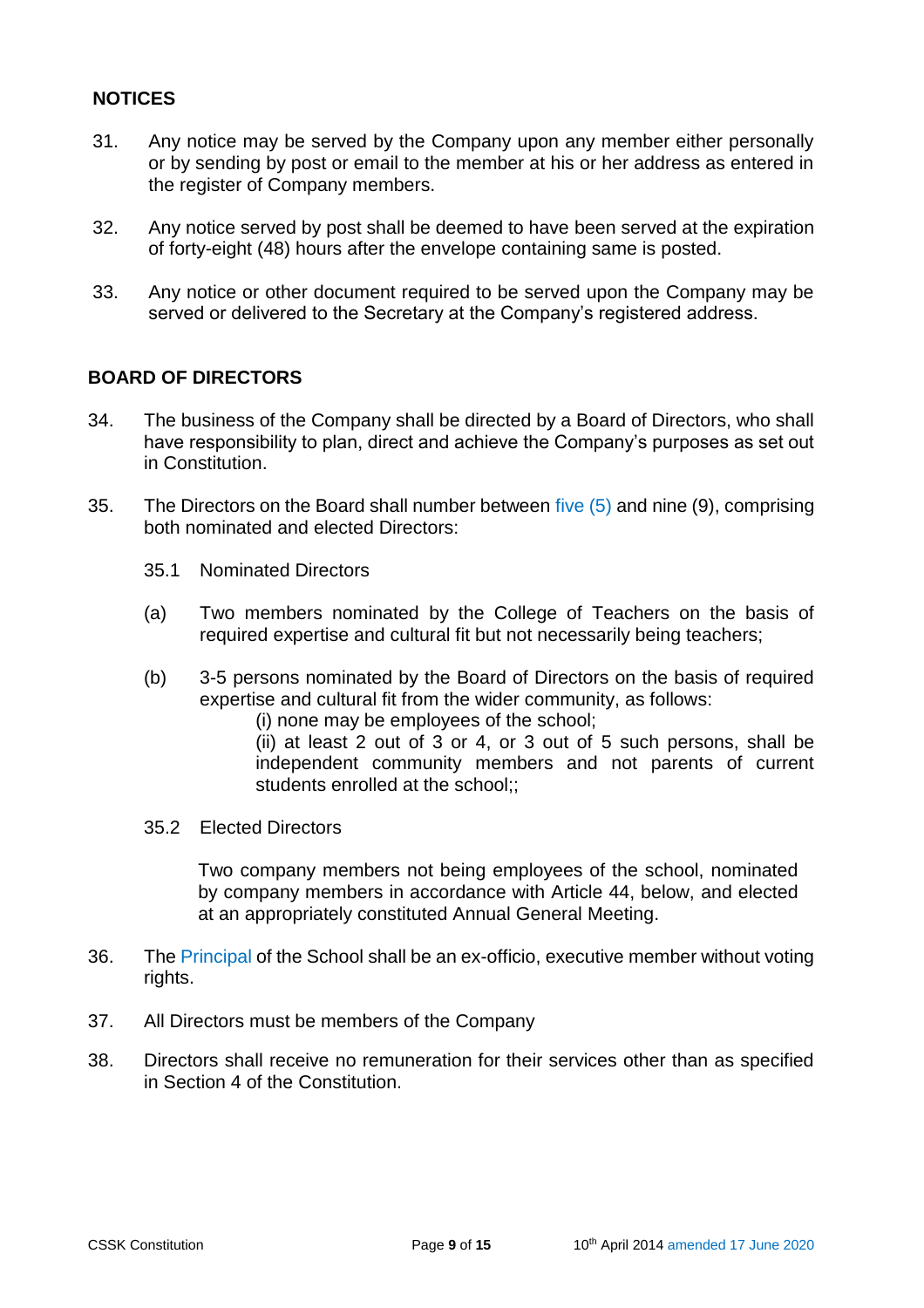#### **TERMS OF DIRECTORS**

- 39. Board members will serve for a maximum of two (2) years after which time they must retire.
	- 38.1 The term shall to be deemed to commence from the time of the first Board meeting attended by the Director.
	- 38.2 A retiring Director, if eligible, may re-nominate.
- 40. The Board may determine to arrange the nomination and selection of Directors such that renewal of Directors is staggered over more than one Annual General Meeting cycle, allowing greater continuity of Directorship.

## **SELECTION OF BOARD OF DIRECTORS**

- 41. Board members shall be selected on the basis of skill and cultural fit and in the best interests of the Company, in accordance with the process outlined in the relevant Board Policy.
- 42. Board member nominees must declare during the selection process any conflict of interest as defined in Articles 2 - 4. Conflicts of Interest as described above may be grounds for refusal to appoint a nominated Director.
- 44. Company member nominees to the Board shall be nominated in the following manner:
	- (a) Any two members of the Company shall be at liberty to nominate any member (not being an employee) to serve as a Director.
	- (b) Such nomination shall be in writing, signed by the nominee by way of acceptance and by his or her proposer and seconder and shall be lodged with the Secretary together with a statement by the nominee addressing the skills and experience that they would bring to the Board.
	- (c) Such nomination must be received by the Secretary prior to the Board meeting immediately preceeding the AGM.
	- (d) The Board of Directors shall announce such vacancies to all parents and company members and advertise relevant dates.
	- (e) Board endorsed candidates will be presented to Company Members for election at a properly constituted AGM.
- 45. College of Teacher nominees shall be nominated in the following manner:
	- (a) Any two members of the College of Teachers shall be at liberty to nominate any member (not necessarily being an employee) to serve as a Director.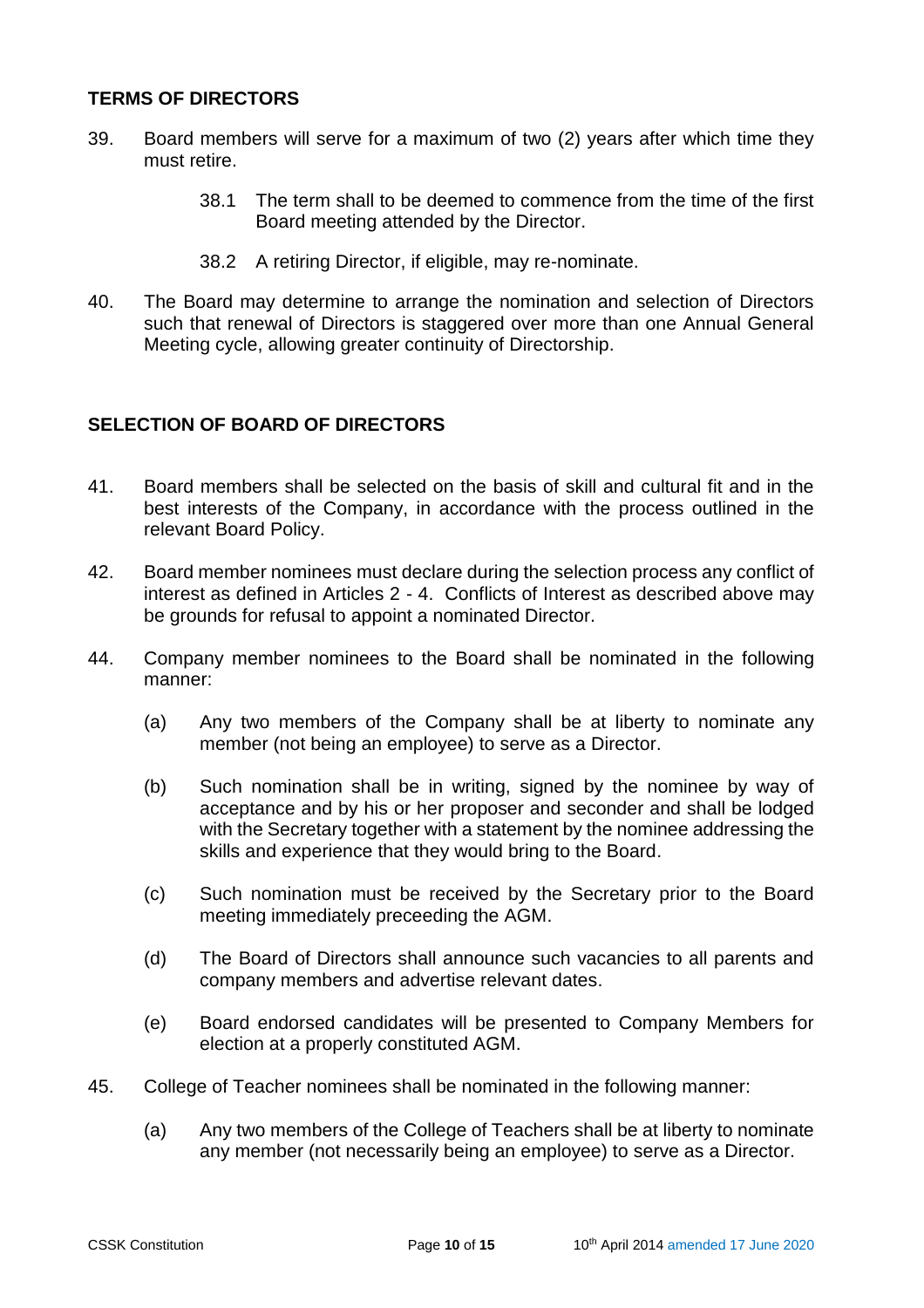- (b) Such nomination shall be in writing, signed by the nominee by way of acceptance and by his or her proposer and seconder and accompanied by a motion of the College of Teachers approving such nomination. The nomination shall be lodged with the Secretary together with a statement by the nominee addressing the skills and experience that they would bring to the Board.
- (c) The Board of Directors shall announce such vacancies to the College of Teachers.
- (d) The new Director will be endorsed by company members at the following Annual General Meeting.
- 46. Casual vacancies for directors shall be advertised on the school website and in local media or by invitation. Casual vacancies may be filled by the Board in the manner described in Articles 35, 37, 39, 40, 41, 42 and 43. Selection of these positions will then be endorsed at the next Annual General Meeting.

#### **DISQUALIFICATION OF DIRECTORS**

- 47. The office of Director shall become vacant if the Director:
	- (a) Is deceased.
	- (b) Becomes of unsound mind, or becomes a person liable to be dealt with under the law relating to mental health.
	- (c) Resigns his or her office in writing to the Secretary of the Board.
	- (d) Becomes insolvent or bankrupt or makes any arrangement or composition with his or her creditors or is a debtor as defined in the current Board endorsed policy.
	- (e) Ceases to be a member of the Company.
	- (f) Has served on the Board for a period of two consecutive years, in which case the member may apply for re-nomination or re-election as per Articles 35 and 38.
	- (g) Is absent for three consecutive Board meetings without the prior approval of a majority of the Board.
- 48. The Board shall have power to disqualify a Director by resolution of a 75% majority if the Director:
	- 48.1 shall wilfully refuse or neglect to comply with the provisions of the Constitution of the Company; or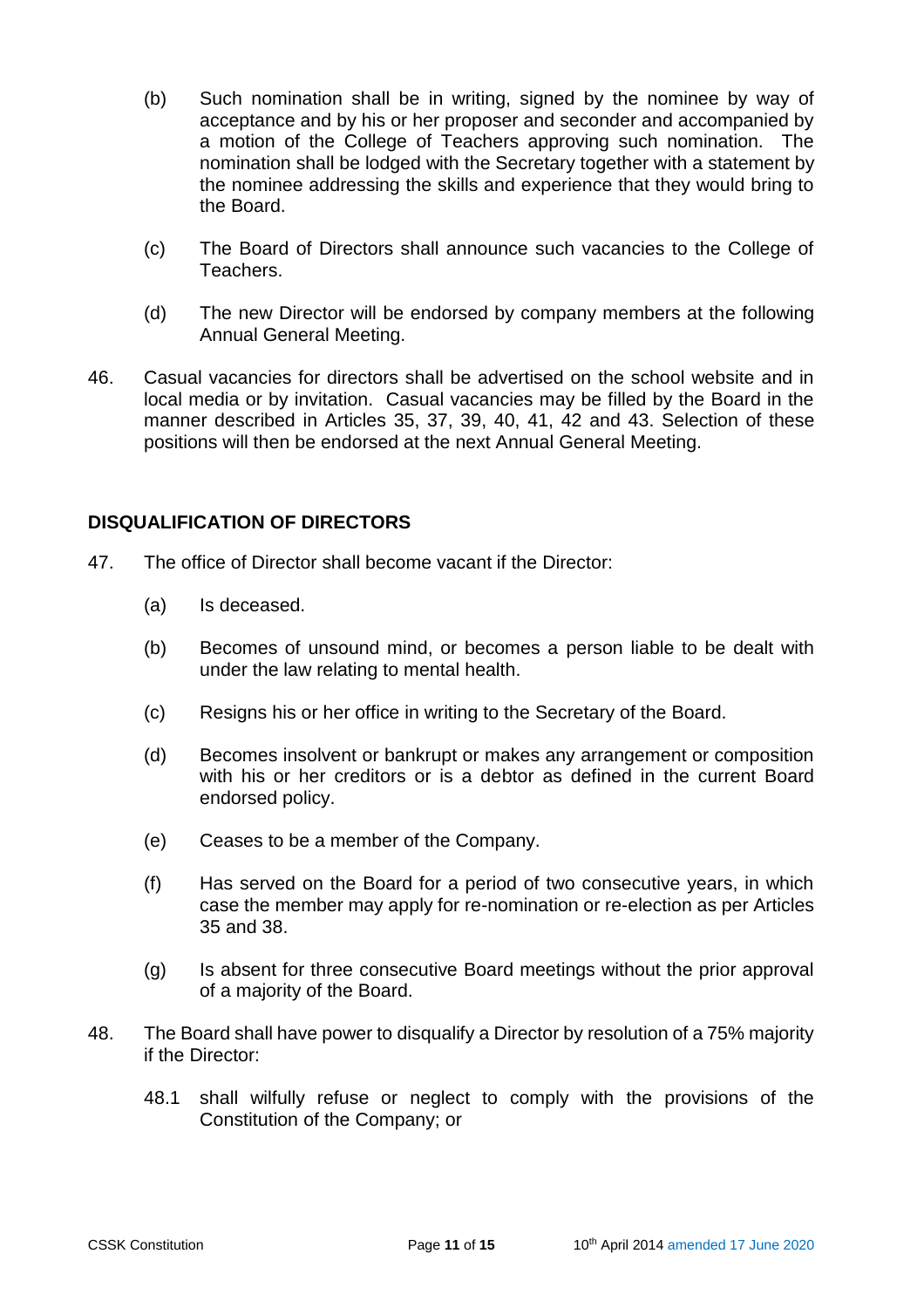- 48.2 shall be guilty of any conduct which in the opinion of the Board is unbecoming of a Director or prejudicial to the interests of the Company or brings the School into disrepute;
- 48.3 is not active in exercising their privileges or obligations as Director and has failed to respond to a written warning from the Board given at least 60 days prior to the resolution.

#### **MEETINGS OF THE BOARD OF DIRECTORS**

- 49. The Board shall nominate at the first meeting after each AGM from amongst its members a Chairperson, a Deputy Chairperson and a Treasurer, for a period of one year. Officers may renominate or be re-elected.
- 50. Whosoever the Board appoints shall act as Secretary to the Board and as Company Secretary with responsibility to prepare and submit Company reports and financial statements for approval of the Board.
- 51. The Company may by resolution passed at a General Meeting increase or decrease the number of office bearers or members of the Board.
- 52. A Director shall always avoid any real or perceived conflict of interest (as defined in clauses 2, 3 and 4) by declaring any interest held by him or her, or by his or her family or associates in any contract or financial matter under discussion by the Board, and if necessary remove him or herself from the Board room during such discussions.
- 53. The Board shall keep minutes, including the appointment of officers, names of Directors present and all proceedings at its meetings, and such minutes shall be available to members of the Company to peruse at their request.
- 54. The Board shall meet a minimum of four (4) times per year. The quorum for meetings of the Board of Directors shall be more than half of the current membership.

#### **POWERS AND DUTIES OF BOARD OF DIRECTORS**

- 55. The Board of Directors shall have the power and duty to:
	- (a) Oversee the affairs of the Company to achieve the purposes stated in the Constitution, (particularly with reference to the current Vision and Mission of the school), through planning, leadership and support for the long-term development and welfare of the School and the Company.
	- (b) Appoint the Educational Director of the School, or equivalent roles.
	- (c) Control and manage all real estate and other assets belonging to the Company and School, or used for the purpose of the School (subject to all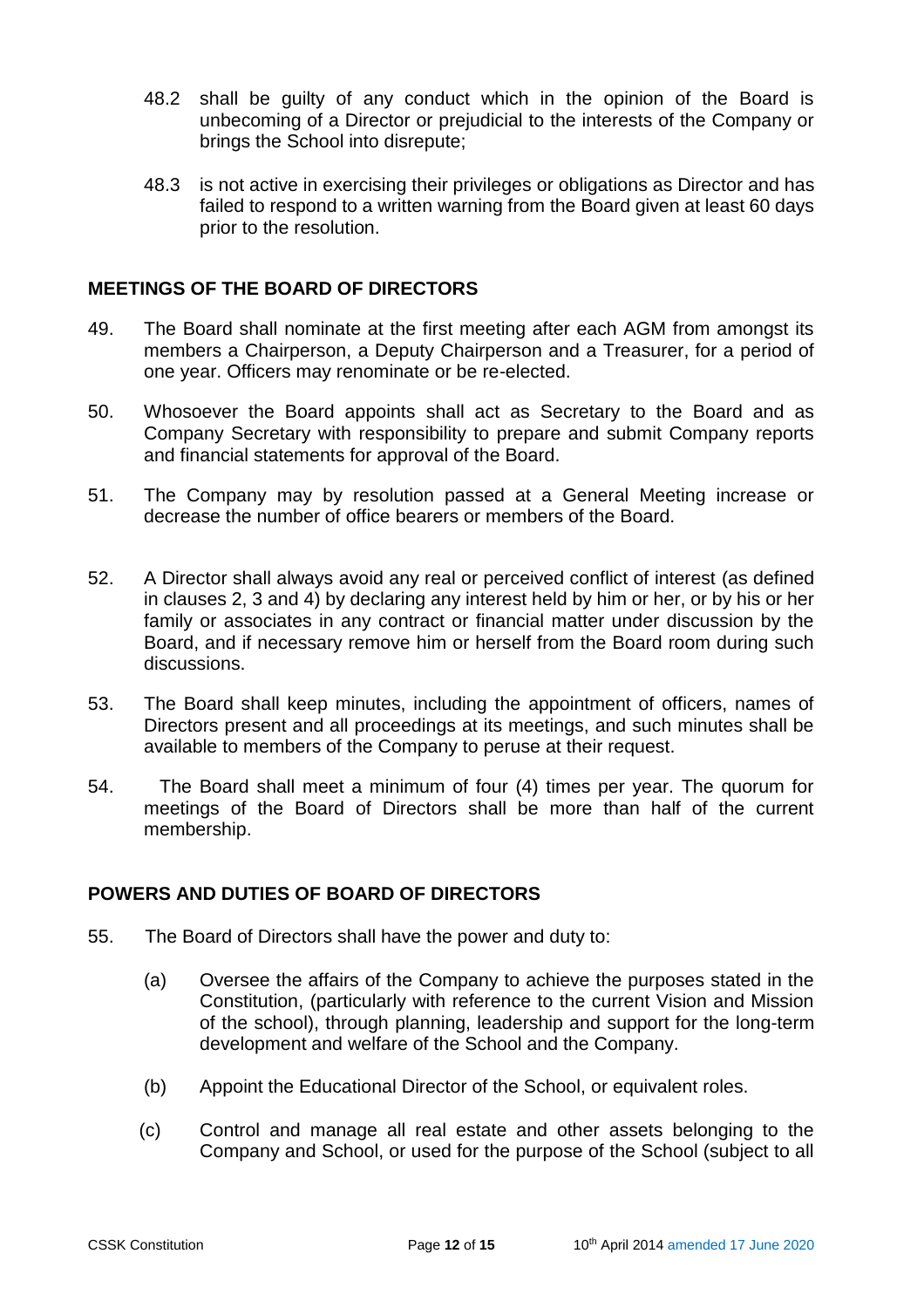trusts, engagements and liabilities affecting the same) and provide for the maintenance and protection of such assets.

- (d) Exercise the powers of the Company to borrow money and to mortgage or charge its property, or part thereof, and to issue debentures or securities whether outright or as security for any liability of the Company.
- (e) Insure all real and personal property of the Company and comply with any legislation requiring insurances to be taken out.
- (f) As considered necessary, frame by-laws, policies or regulations for the general conduct and management of the School, its Directors and employees.
- (j) Pursuant to the Australian Charities and Not-for-profits Commission Act 2012 and in particular to the Board's requirement to conform to and meet the requirements of the Australian Charities and Not-for-profits Commission Regulation 2013, Standard 2: Accountability to members – We, as a Board of Directors of a charity that have members must take reasonable steps to be accountable to their members and provide their members adequate opportunity to raise concerns about how the charity is governed.
- (k) In addition to the particular powers herein conferred upon them, exercise all such powers of the Company which are not required by the Corporations Act (2001) to be exercised by General Meetings of the Company and to do so having regard to the regulations and provisions of the Act.
- (l) Approve and monitor annual school budgets as provided by the school management for the company, in consultation with the School Educational and Administrative Management positions.

#### **BOARD COMMITTEES**

- 56. The Board of Directors may from time to time appoint Committees and delegate thereto such business as the Directors deem fit, provided that the Directors may confer such powers to such committees only collaterally and not to the exclusion of or in substitution for all or any of the powers of the Directors, and the Board may from time to time revoke, alter or vary all or any of such powers delegated to such committees.
- 57. The quorum of any such committees shall be no less than two, and it shall be preferred but not essential for a Director to be a member of such committees.

# **ACCOUNTS**

58. The Board shall ensure that general records, accounting books and true records of all monetary receipts and expenditure connected with the operations and business of the Company and of the assets and liabilities of the Company are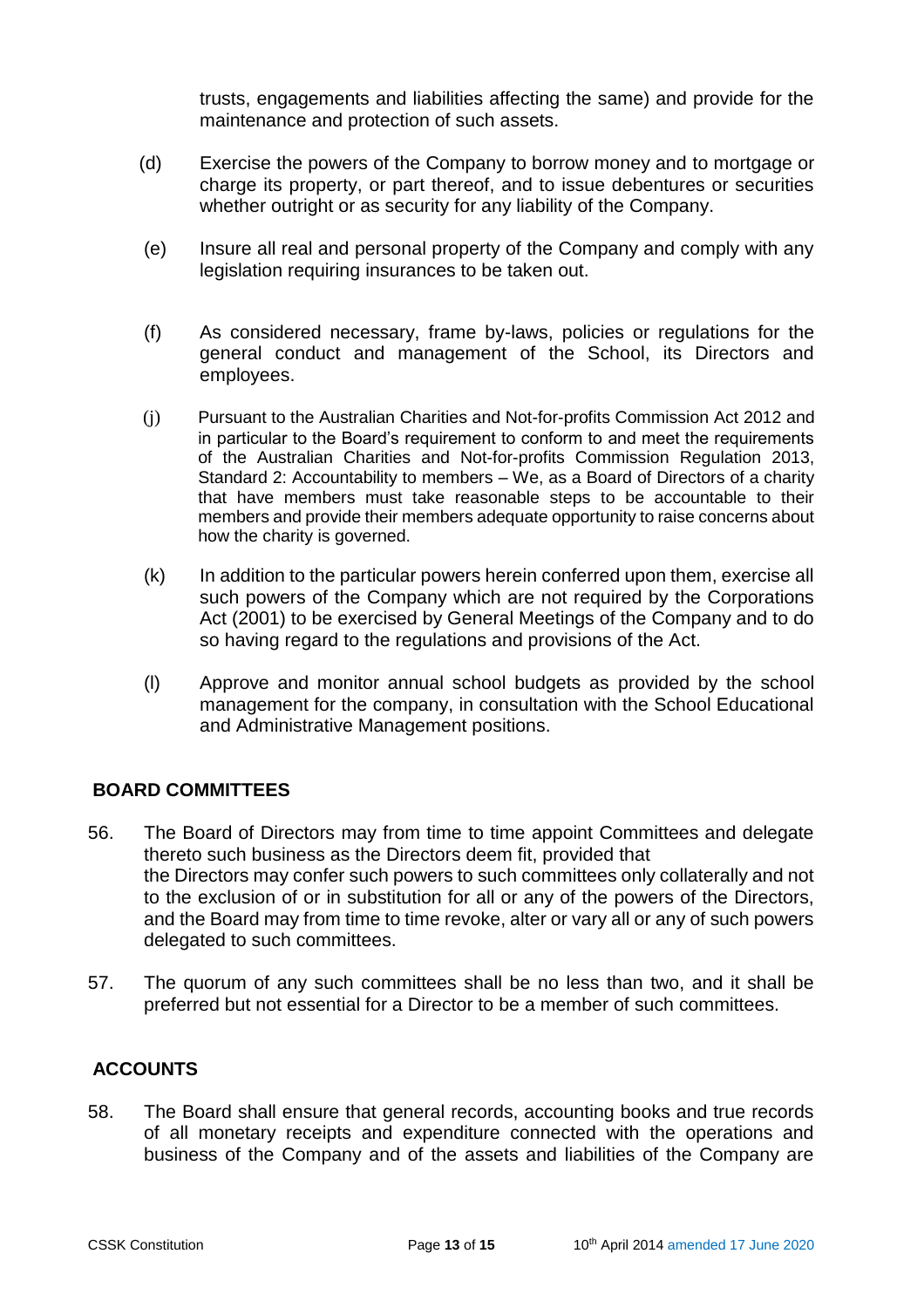faithfully kept in such form and manner as the Board may direct and in accordance with relevant Australian accounting standards.

- (a) Books of account shall be kept at the registered office of the Company or such other place as the Directors see fit.
- (b) All cheques, drafts, bills of exchange, promissory notes and other negotiable instruments shall be signed by the Secretary or in his or her absence by such other person as the Board may nominate for that purpose and shall be countersigned by a member of the Board or by any other staff member or members determined by resolution of the Board.
- (c) At the Annual General Meeting in every year the Board shall lay before the members of the Company an audited income and expenditure account and a balance sheet containing a summary of the assets and liabilities of the Company made up as at the end of the preceding financial year.
- (d) The Board may canvass for contributions to the funds of the Company in the form of donations, annual subscriptions, bequests, donations, registered building fund contributions or other arrangements, having regard at all times to the relevant legal and financial regulations governing the procurement and management of such contributions.

#### **AUDIT**

59. Auditors shall be appointed by the Board and their appointment, re-appointment as part of the Annual General Meeting procedures and their duties shall be regulated in accordance with the Corporations Act (2001).

# **THE COMMON SEAL**

- 60. The Board shall provide for the safe custody of the common seal of the Company and it shall not be affixed to any document or instrument except by the authority of a resolution of the Board of Directors or of any committee to which such authority is delegated. Every document or instrument to which the seal of the Company is so affixed shall be signed by at least two Directors.
- 61. A record of the use for the common seal is to be kept by the Secretary.

#### **THE EDUCATIONAL DIRECTOR**

62. The Educational Director of the School is appointed by and shall be responsible to, and shall report to the Board.